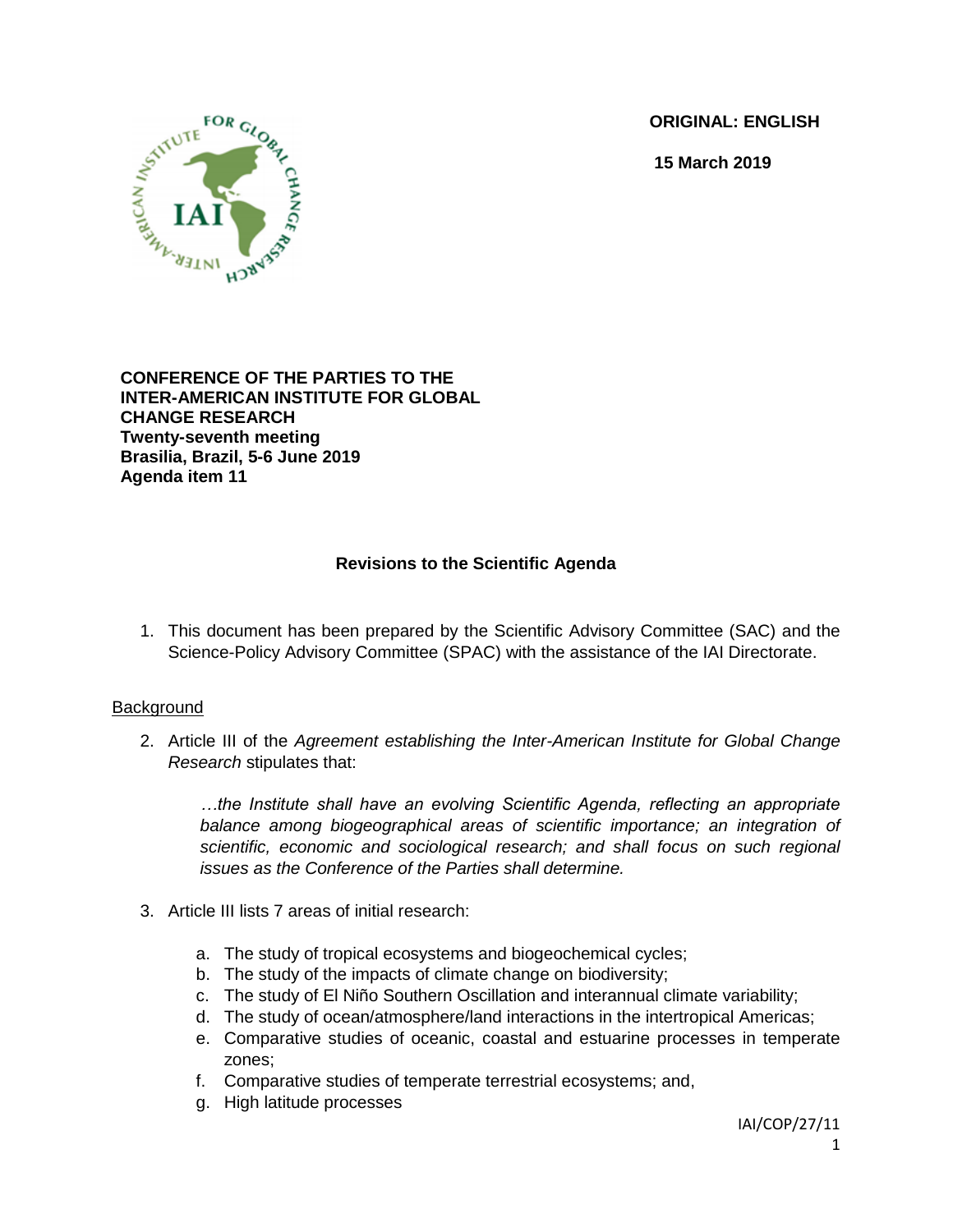- 4. The Conference of the Parties, at its 5th meeting (CoP-5, Montevideo, 1998) adopted Decision V/6 which revised the Scientific Agenda by consolidating the initial 7 areas of research into 4 areas:
	- a. Understanding climate variability in the Americas;
	- b. Comparative studies of ecosystems, biodiversity, land use and water resources in the Americas;
	- c. Changes in the composition of the atmosphere, oceans, and fresh waters; and,
	- d. Integrated assessment, human dimensions and applications.
- 5. At its at its 18th meeting (Mendoza, Argentina, 2003), the SAC reviewed these four topical areas and established two working groups of members to re-draft the descriptive paragraphs under each of the topical areas.
- 6. The draft revised Scientific Agenda<sup>1</sup>, was presented to the Conference of the Parties at its 10th meeting (CoP-10, Boulder, 2003) for its consideration. The revisions proposed by the SAC were adopted by the CoP through Decision X/11.

### Current situation

- 7. During the 2018-2019 intersessional period, the SAC and the SPAC, with the assistance of the IAI Directorate, and pursuant to Article VII, paragraph 4(a) of the *Agreement<sup>2</sup>* , reviewed the Agenda and proposed revisions to the text.
- 8. The proposed revisions strengthen the opportunities for research in the biogeographical areas of scientific importance in the Americas and reflects better the transdisciplinary nature of science supported by the IAI.
- 9. The final draft of the revised Scientific Agenda is attached as Annex I to the present document. All the proposed changes to the Agenda are shown with track changes.

### Recommendation

 $\overline{\phantom{a}}$ 

10. The Conference of the Parties is invited to consider adopting the draft decision contained in Annex 2 to the present document.

<sup>&</sup>lt;sup>1</sup> See Addendum\_document 7, no. EC-XVII-CoP-X [\(http://www.iai.int/wp-content/uploads/7\\_addendum\\_AP.pdf\)](http://www.iai.int/wp-content/uploads/7_addendum_AP.pdf)

<sup>2</sup> *Make recommendations to the Conference of the Parties regarding the Scientific Agenda, long-range plans and annual program of the Institute.*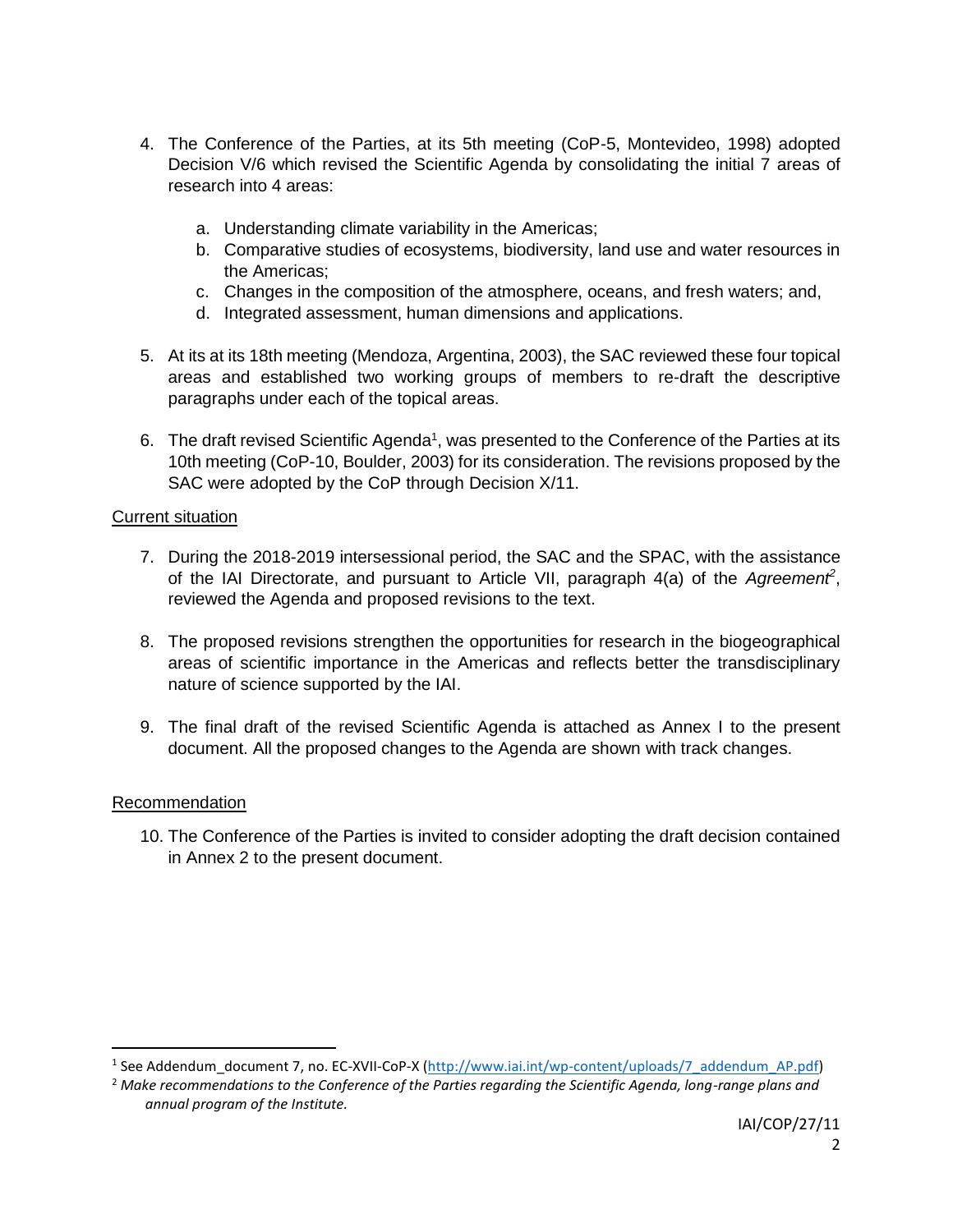Annex I

### **The IAI Scientific Agenda**

### **27th meeting of the Conference of the Parties to the Inter-American Institute for Global Change Research**

# THE IAI SCIENTIFIC AGENDA

The primary objective of the IAI is to encourage scientific research beyond the scope of national programs by advancing comparative and focused studies based on scientificglobal changeenvironmental issues important to the region as a whole. Our mission is defined as to develop the capacity of understanding the integrated impact of past, present and future global change on regional and continental environments in the Americas and to promote collaborative research and informed action at all levels for the benefit of society and the environment. In its approach, the IAI pursues the principles of scientific excellence, international cooperation and the full and open exchange of scientific information relevant to Global Environmental Change (GEC). Thus, our Our vision, therefore, vision is to encourage and support the joint collaboration of scientists, stakeholders, and decision makers of the Americas to address and communicate critical issues associated with GEC.

> The term global change is used to refer to the interactions of biological, chemical and, physical and social processes that regulate changes in the functioning of the Earth system, including the particular ways in which these changes are influenced by and impact human activities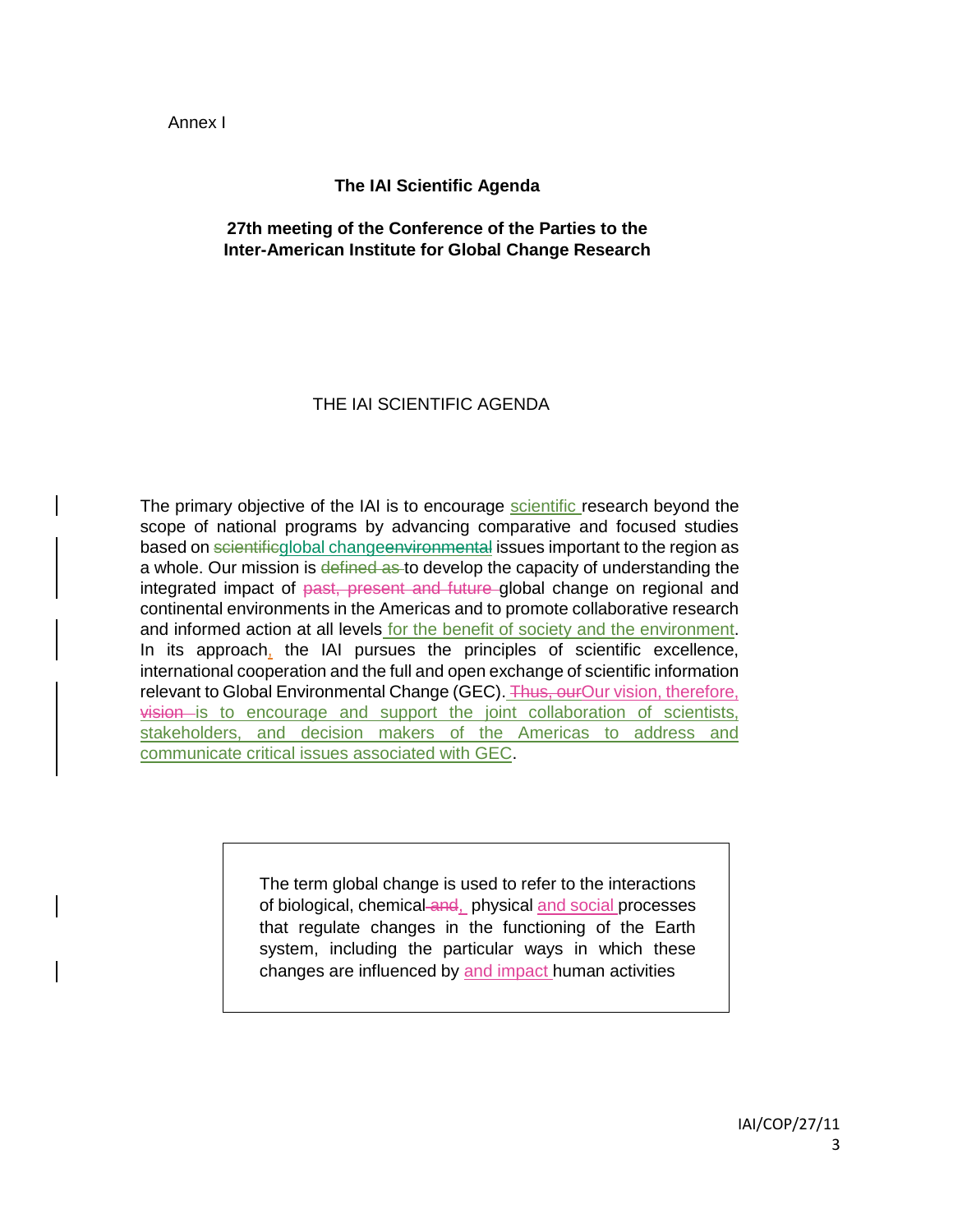The Agreement establishing the IAI stated that the Scientific Agenda should be dynamic and should evolve to permanently incorporate new scientific priorities and to address changes based on  $\frac{1}{2}$  the needs of the region's countries. At present, four broadly defined research foci have been identified by the IAI. These are:

### **I - Understanding Climate Change and Variability in the Americas**

The focus of this theme is to monitorebserve, document, and understand and predict the causes associated with climate variability and climate change and variability in the Americas and theirits links to changes in natural systems and societal impacts with a view to provide better information for decision-making processes.-

The goals are to understand the role of the ocean-land-atmosphere interactions in the climate system, to determine the key processes that cause climatic variability, from sub-seasonal to decadal time scales, and to apply the insight gained by these findings to improve weather and climate predictions and to reduce the uncertainties related to climate change projections and their impacts.

Topics included in this area:

- Tropical Atlantic Variability (TAV), El Niño-Southern Oscillation (ENSO) and other forms of low-frequency climate variability, such as decadal variations (Atlantic Multidecadal Oscillation (AMO), Pacific Decadal Oscillation (PDO)) .
- Short- and long-term oOcean variability, including sudden abrupt climate change, and its influence on climate and weather of the surrounding continents.
- Variability of the American Monsoon systems.
- Ocean/Land/aAtmosphere interactions and hHydrology, including atmospheric mesoscale processes.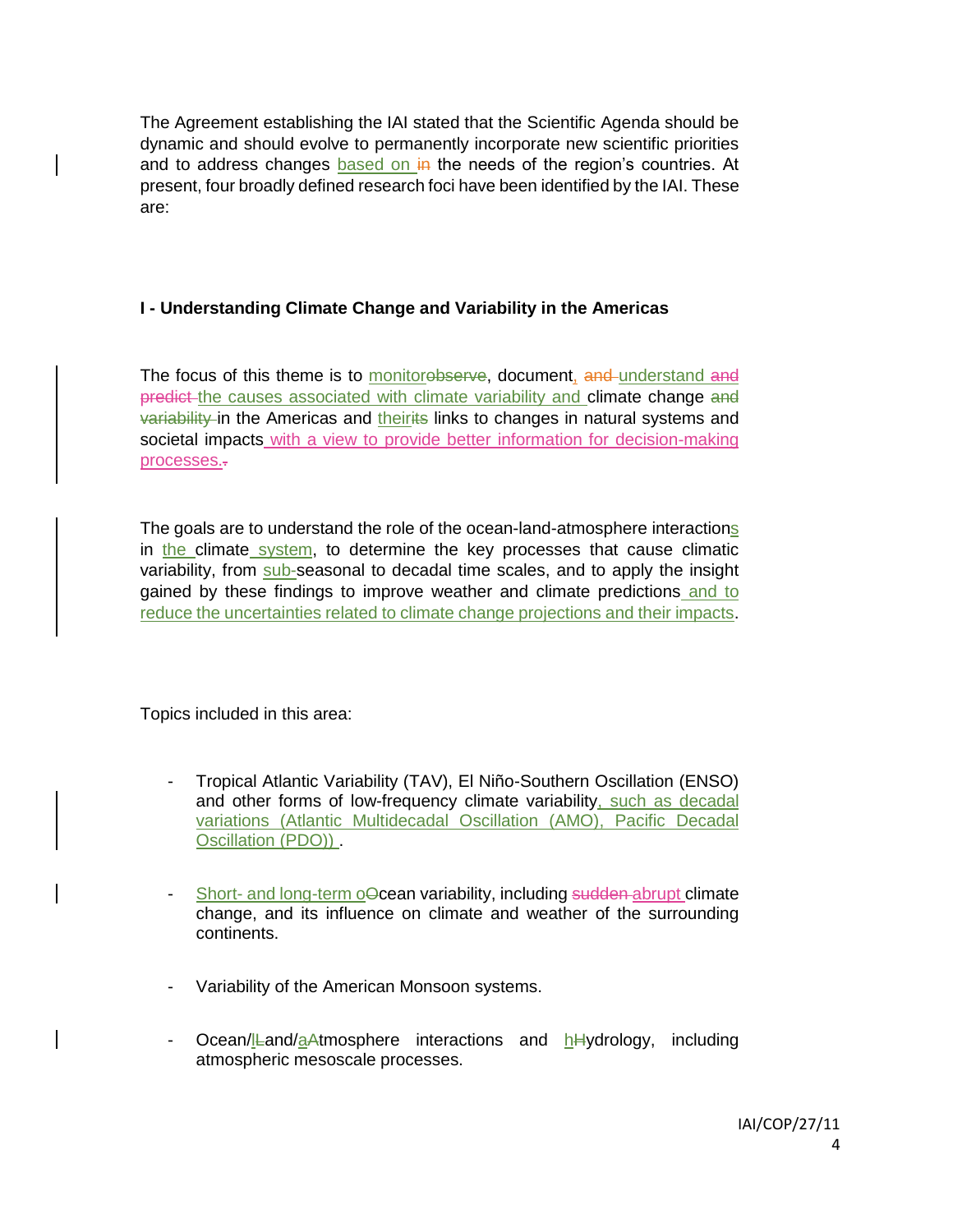- Global and regional changes in the water cycle.
- Aerosol impact on climate change and variability.
- Climate change at regional scales: regional forcing mechanisms, model intercomparisons (statistical and dynamical downscaling models), future scenarios, extreme events, impacts, vulnerability and adaptation.

- Climate changes in the past.

- Development of the Americas component for a Global Observing System for climate.

#### II **Assessing Comparative Studies of Ecosystem, Biodiversity, Land Use and Cover, and Water Resources in the Americas**

The IAI encourages comparative and integrated analyses of the effects of Global Environmental Change on natural and anthropogenic systems and processes among tropical, temperate and cold latitude systems. Sponsored work should increase our knowledge of the drivers and dynamics of variability, and the impacts of such variability on food security, biodiversity and the provision of ecological goods and services. Research is expected to include work in terrestrial, coastal and oceanic environments; and work that integrates across the land/sea interface will be encouragedpromoted.

Topics included in this area:

- Impacts of global change on biodiversity, including species and genetic biodiversity--both of natural systems and agricultural systems. and cultivars.
- Comparative studies of resilience of ecosystems, key species, and important agricultural eultivars systems to global change.
- Comparative studies of changes in land use and/or coastal/marine/freshwater resource use.
- Prediction and documentation of estuarine changes due to changes in freshwater inflows as well as changes in watershed land use and cover.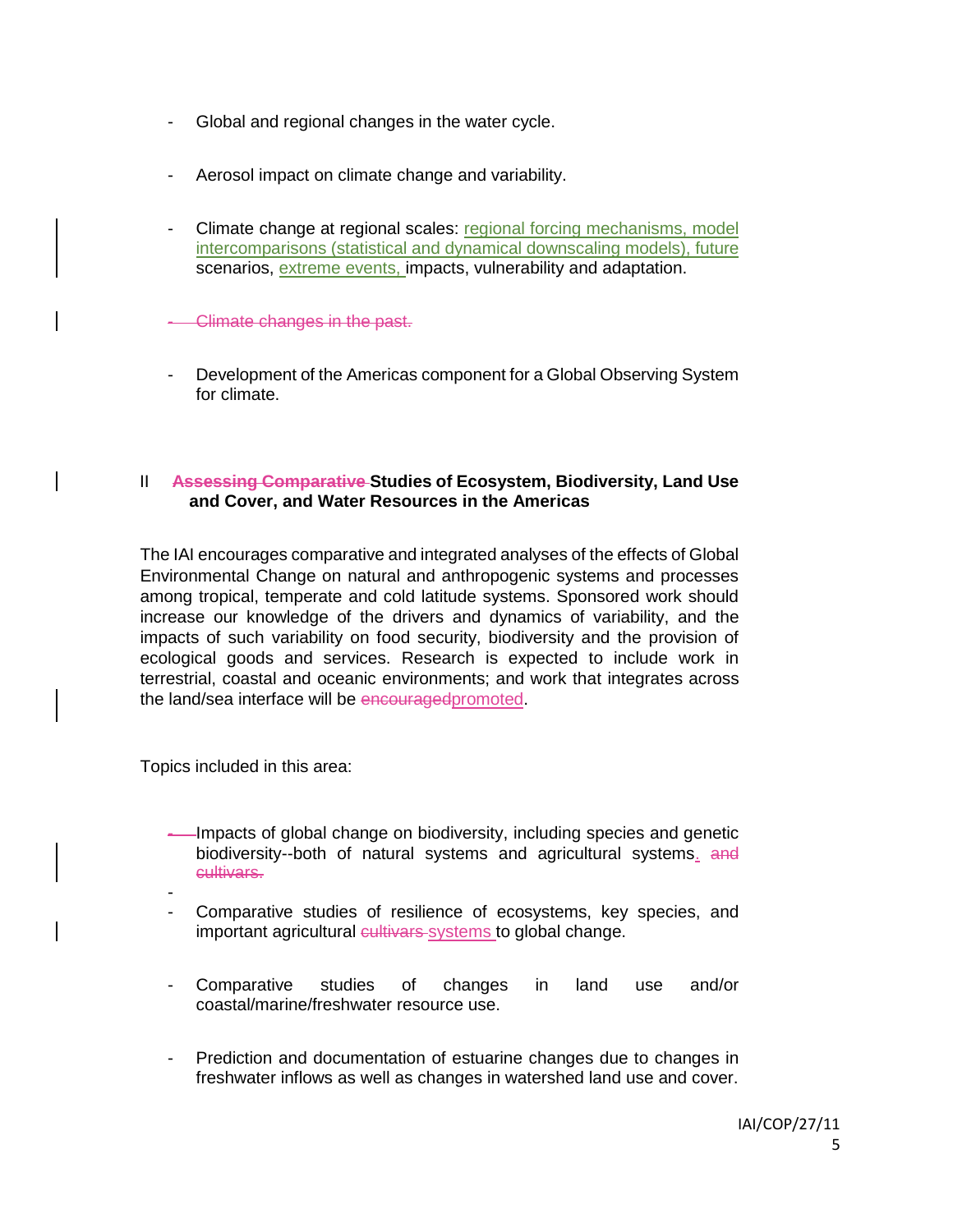- Climate and habitat change impacts on wide-ranging species across the Americas.

### **III - Understanding Global Change Modulations of the Composition of the Atmosphere, Oceans and Fresh Waters**

The focus of this theme is on observing, documenting and understanding processes that modify the chemical composition of the atmosphere, inland waters and oceans in a manner that affects productivity and human welfare. A multidisciplinary approach to this research area is expected.

Topics included in this area:

- Effects of air pollution and rain water quality on ecosystems.
- Impact of mega-cities on regional climate.
- Regional and global air pollution: Transportation and impacts.
- High latitude processes and ozone depletion.
- Comparative studies of regional air and water pollution.
- Biogeochemical processes and ecosystem hydrology.
- Greenhouse gases and their impact on climate change.
- Coastal processes and water pollution.

### **IV - Understanding the Human Dimensions and Policy Implications of Global Change, Climate Variability and Land Use**

The focus of this theme is to research the dynamic interaction of global change, climate variability, and land use and human beings  $-$  their impact on human health, welfare and activities which depend on the productivity, diversity and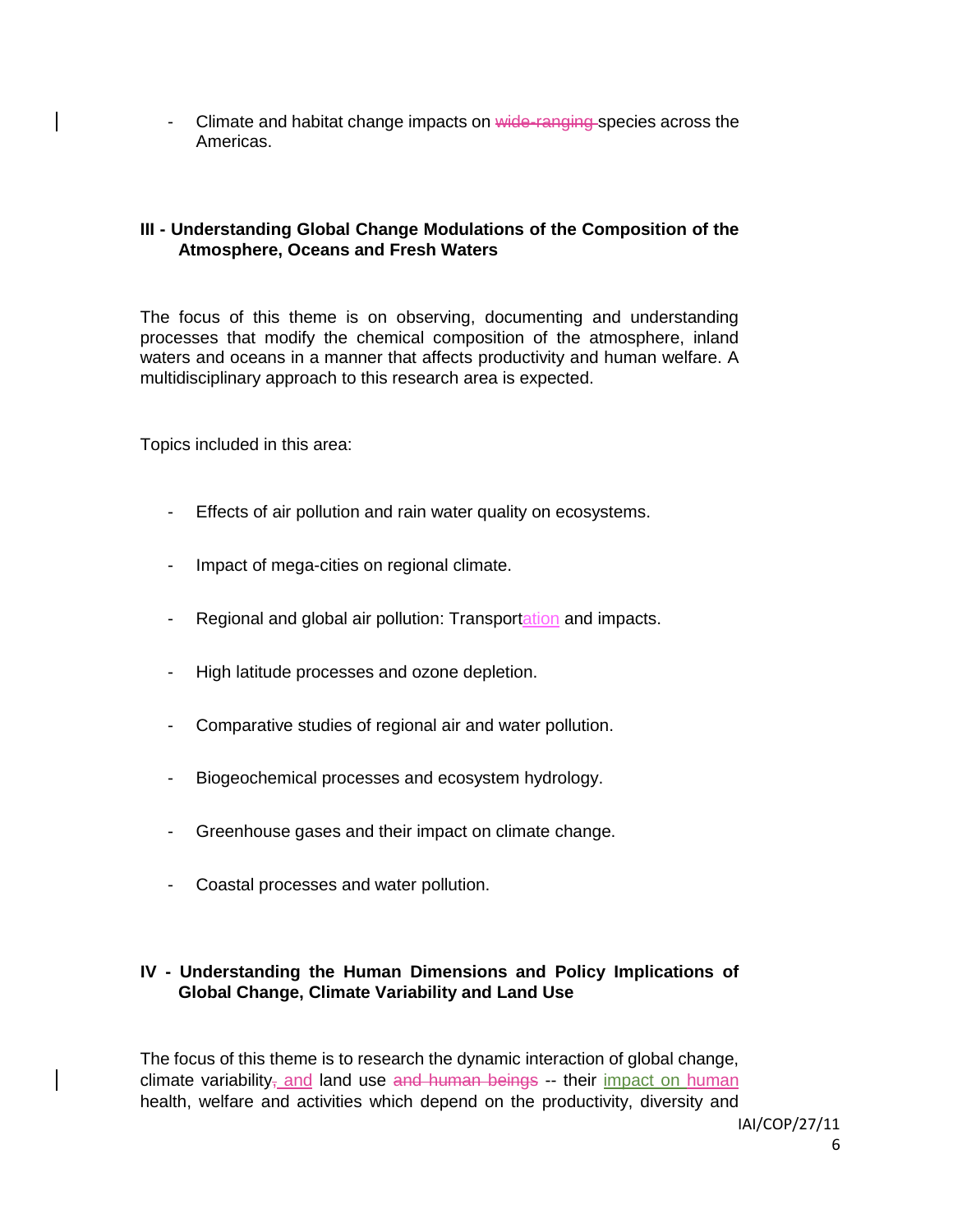functioning of ecosystems. The emphasis of the research is on projects that address the complex interactions between natural and socio-economic systems through interdisciplinary approaches. The objective is to inform public policies that increase improve sustainability of natural and agricultural systems and ensure human welfare.

Topics included in the area:

- Health and environmental issues with emphasis on vector-borne diseases.
- Increased vulnerability of human settlements due to global change, climate variability, and land use.
- Sustainability of natural and human systems in rapid urbanizations Rapid urbanization and sustainability of natural and human systems.
- Changes in food production patternssystems; potential actions for increasing food security and nutrition.
- Global environmental and economic change and biodiversity; implications for conservation strategies.
- Effects of GEC, climate variability and land use on natural disaster occurrences, mitigation strategies, and policies that limit loss of life and property.
- Impact of GEC and climate variability on fisheries and fishers; strategies for limiting socio-economic impacts.
- Identification of factors that contribute to resilience of natural ecosystems; conservation strategies to promote resilience.
- Effects of GEC, climate variability and land use on water supply, freshwater flows, and security of water for human uses.
- Participatory environmental decision-making.